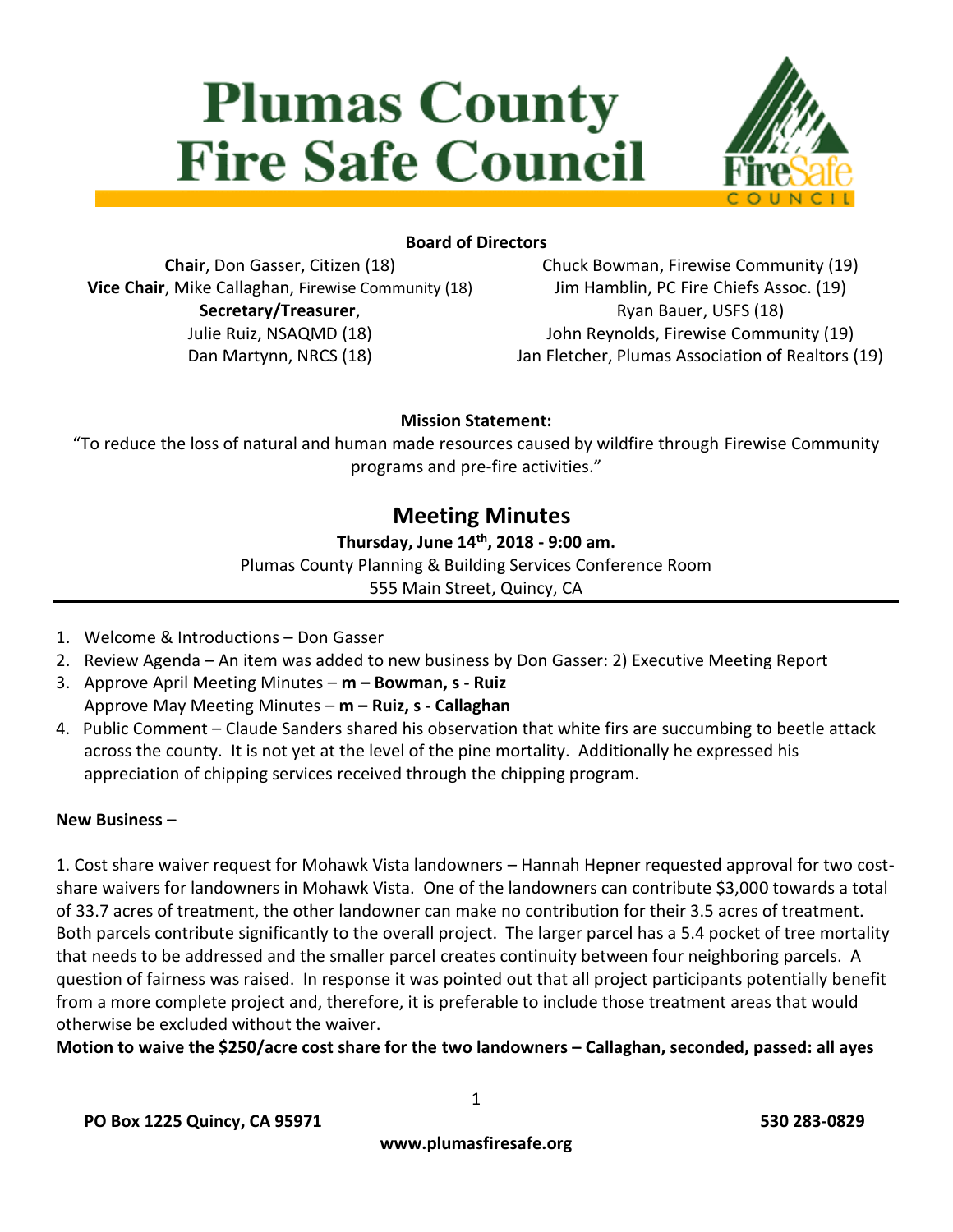2. Executive Meeting Report – Don Gasser summarized the outcomes of the preceding meeting:

A Forester Request for Proposals was approved and will be issued July  $1<sup>st</sup>$ .

Future meeting agendas will be revised to allow for public input earlier in the meeting. Item #5, Standing Reports and Discussion, will now be the first item under Updates.

PCFSC Board Members attended Plumas Corporation's June Board meeting. Plumas Corporation is investigating a way in which they can utilize GA funds to support the PCFSC Coordinator position. A PCFSC member was requested to regularly attend the Plumas Corporation meetings. David Popp offered to act as liaison.

An expenditure and a Conflict of Interest Resolution were approved by the Executive Board.

A presentation on the History of Light Burning and Cultural Burning was discussed. Tentatively the Council is considering a public event to be held in the fall. A cost estimate for the event will be presented at the July meeting.

The Portola Firewise process was discussed.

# **Old Business**

1. Report from the Committee for Cost Share Evaluation - none

2. Membership Program Recommendations from Butte Fire Safe Council – details of the Butte County Fire Safe Council membership program were presented by Hannah Hepner. Don Gasser voiced concerns that focusing on a membership program could detract from project work. However, he acknowledged that outreach and education is an important component of the mission of the Fire Safe Council. Further discussion of a membership program will take place at the July meeting.

3. Community Fuel Treatment Maintenance Workshop Committee – waiting on Indian Falls outreach.

# **Updates**

# 1. Status of Current Grants –

**Senior/Disabled Defensible Space**: Mike McCourt – There are 103 clients this year. Roughly 70 are returning maintenance clients. When Mike started managing the program 4 years ago there were 40 clients. **Chipping Program:** Gary Parque – There are currently 68 participants signed up. Additional participants are anticipated as each community's scheduled date approaches. Mountain Craft Landscaping has been the operator for the first four weeks. Gary has been travelling all over the county to meet and follow-up with landowners. There was discussion about how to deal with requests for hauling. It was suggested that landowners who request hauling pay for the additional cost. Gary said that it's important to establish a program that provides a consistent service so that participants know what to expect each year. It was also emphasized by several meeting attendees that a second round of chipping be available later in the summer. **Hazardous Fuel Reduction Schedule** – Hannah Hepner – The Dixie Valley operator is not available to start operations until September. Gold Mountain and Mohawk Vista/C-Road projects are on a similar schedule. Both require environmental assessments. Landowner contracts are anticipated to be sent out in August, however, operations likely won't take place until next year. Dave Kinateder added that the Wolf/Grizzly units of the SNC funded project are complete (389 acres).

2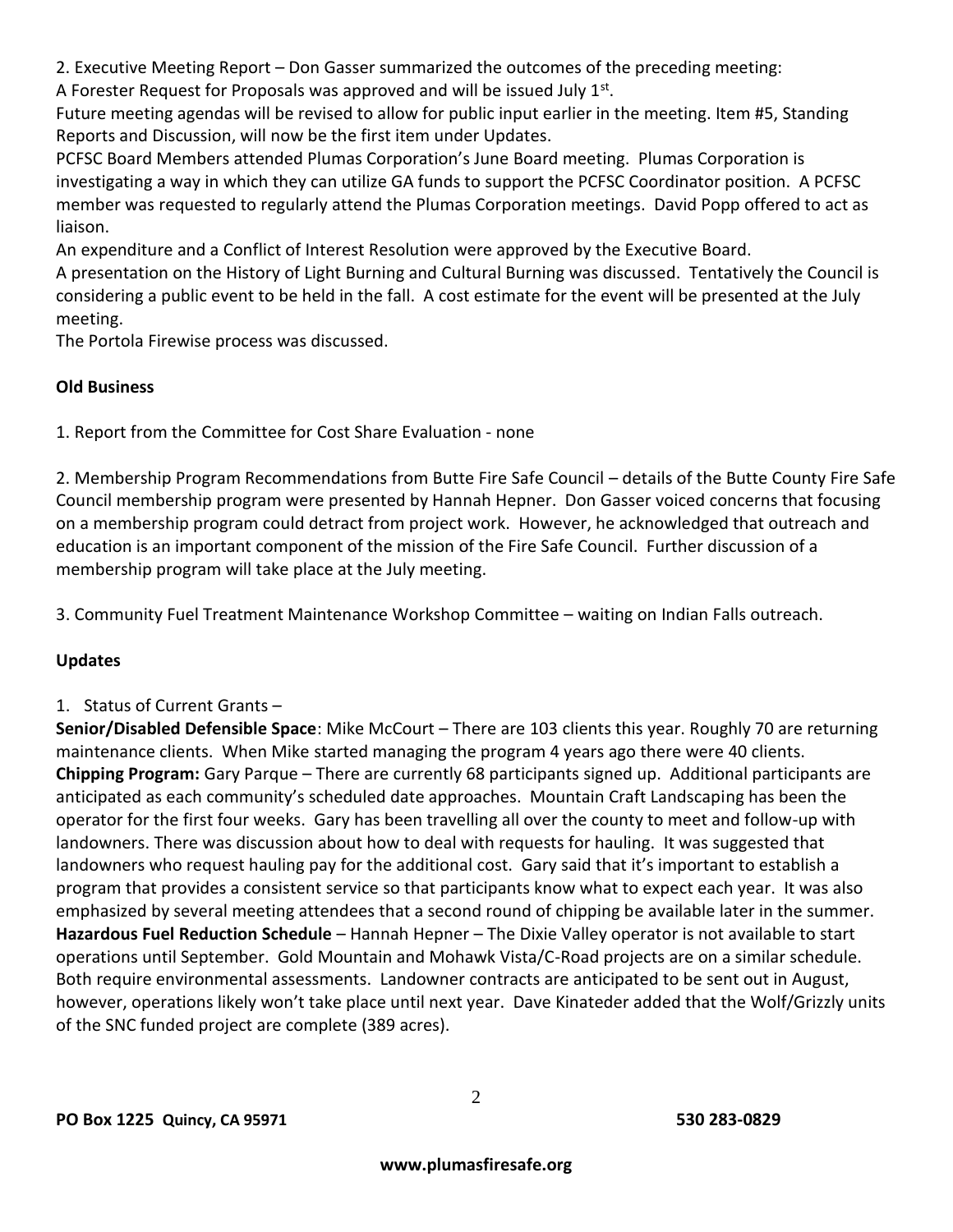2. Status of Grant Budgets – There are still large remaining balances because operator invoices are outstanding. Cost center 284 (PG&E Senior Disabled) received half of the award amount upfront.

## 3 & 4. Status of Potential Projects/Grant Opportunities – Hannah Hepner

Little Grass Valley and Butterfly Twain applications awards were approved by SNC for \$500,000 each.

La Porte project is underway, funded by previous landowner contributions.

Requests for American Valley Phase II, Genesee Woods/Red Clover, and Portola were submitted for 2019 Stevens funds. Requests for Lake Almanor Peninsula and Grizzly Ranch were also submitted for 2020 Stevens funds.

CAL FIRE CCI Fire Prevention applications were submitted for Portola HFR and for three years of the Community Chipping Program. Grant selection will be announced in July. Completed grant agreements are due no later than September 28th and grants will be awarded by October 19th.

A CAL IFRE CCI Forest Health application for the Plumas Collaborative Forest Health Project, which includes Meadow Valley and Genesee Woods/Red Clover, was submitted June 12<sup>th</sup>. Grant selection will likely be announced shortly after the Fire Prevention awards.

Indian Falls and Boyle Ravine are potential projects that require further development.

#### 5. Standing Reports and Discussion

- **Plumas County Tree Mortality Task Force:** A meeting is tentatively scheduled for 1:00pm on Thursday July 12<sup>th</sup>, following the PCFSC meeting. It was noted that the State TMTF has transitioned into a Forest Management task force. The latest information from the state group is available on their [website.](http://www.fire.ca.gov/treetaskforce/)
- **Feather River Stewardship Coalition:** There will be a tour of the Eureka Fire and surrounding forest management from 9am-3pm on June 22<sup>nd</sup>.
- **Plumas County Office of Emergency Services (OES):** Sue McCourt The Firewise communities have had a lot of activity. Chester has received their CAL FIRE evacuation maps in the mail. Additional maps were made for Plumas Eureka, but a correction needs to be made before they can be distributed. The County Hazard Mitigation Plan with be updated this summer. Additionally, the County has been providing emergency preparedness outreach for seniors.
- **CAL FIRE:** not present due to training. The new Unit Chief is Scott Packwood. Shane Vargas may be a good contact for legislative updates.
- **USFS Hazardous Fuels Reduction:** Dave Kinateder The SNC Bucks project started with spring and some of the units are visible from the road. The contractor is Imperial Forestry. Additional funding is anticipated for remaining optional contract items. Butterfly Valley service work is taking place in the WUI. PCREW is contracted to pile additional material. They will hold a volunteer workday on June 29<sup>th</sup>. A grant proposal has been submitted by Mooretown Rancheria for a large project that includes parts of Plumas County. Dan Patterson – Prescribed burning has ended for the season. In total the Mt. Hough District burned 110 acres of a 220 acre unit in Meadow Valley. The Forest Service is currently responding to about one fire per day.
- **Natural Resource Conservation Service (NRCS):** not present
- **Northern Sierra Air Quality Management District:** Julie Ruiz Many of the surrounding CAL FIRE units have already implemented a burn ban. However, the Lassen-Modoc Unit is still operating under restricted burn hours until the end of the month. There have been smoke complaints at the Courthouse Annex from testing of the biomass boiler system. They are working on a solution. The NSAQMD received CCI funds to do a county-wide woodstove exchange program. All of the funds for

3